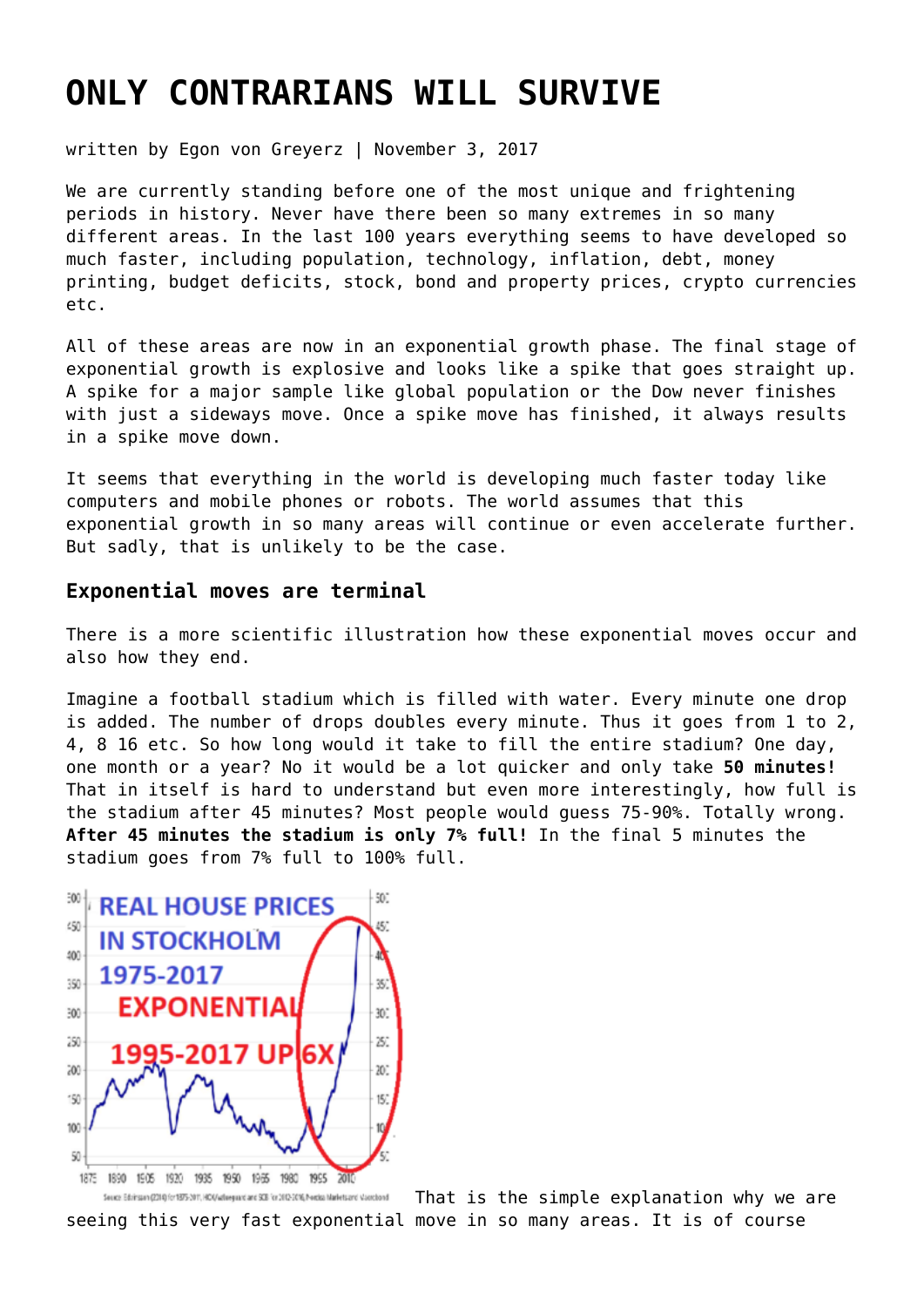impossible to say exactly when the global stadium or individual stadiums will be filled especially since we don't know the size of these stadiums. What we do know is that when it is full, the water level will not only stop rising but the stadium will collapse.

We are probably now in the final minute, or probably seconds, of the move since we are in the exponential phase that has lasted around 100 years.

# **World population do decline by 2-3 billion**



If we look at a few examples of exponential growth, we can start with world population. For thousands of years global population grew very slowly but finally reached 1 billion in the 1850s. Since then it has gone up over 7x to 7.5 billion. Many "experts" now forecast that we will soon reach 15 or 20 billion.

Yes, global population could grow slightly from here but more likely is that we will see a major reduction in the coming decades. It could even happen a lot faster depending on the type of event that the world is facing. Looking at the size of the exponential move, 6.5 billion people have been added to world population since the mid 1850s. A normal correction to such an exponential growth would be 38% to 50%. This would mean that world population could go down between 2.5 and 3.7 billion to 3.8 to 5 billion people. This clearly sounds horrendous and improbable but looking at the chart, it is likely to happen. It is of course possible that we could see some further growth before global population goes down. But the risk of the downturn starting soon is much greater than a significant further increase.

The triggers for such a major reduction could be manifold like war, epidemic disease, economic collapse leading to poverty and famine or a combination of these events.

For example, around 1340-50 there was the Black Plague that reduced the European population by up to 60% and world population by an estimated 30 to 50%.

A nuclear war between North Korea and the US would eventually involve China, Russia, Iran, Pakistan, India and many other countries and would be just as devastating, probably leading to world population going down by much more than 60%

Likewise, a collapse of the financial system, which is not improbable, would be cataclysmic for the world.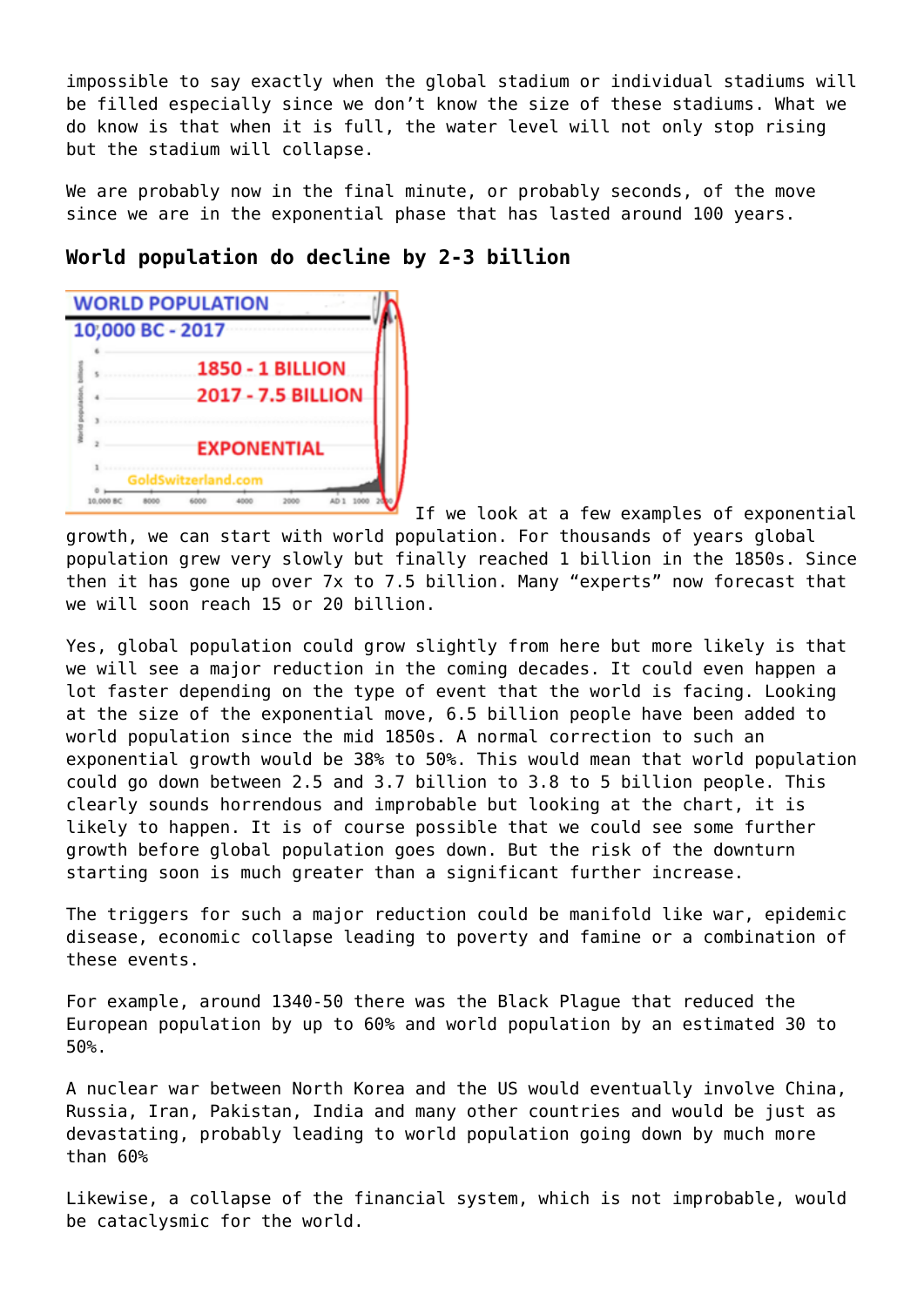It is absolutely clear that one or several of these events will take place in coming years but when exactly is of course impossible to say.

# **Eternal wealth portfolio**

Depending on the magnitude of the problem, including the geographical spread, it is very difficult to prepare for it for normal people. Very few have their private jet and residences in many parts of the world. However, for people who have savings, now is the time to take defensive measures if you haven't already. I know of very old family wealth who for hundreds of years have kept their wealth in property, art and gold with 1/3 in each. With productive land, this has of course been a superb portfolio and will continue to do very well during the coming downturn. Gold and agricultural land are real wealth preservations assets whilst some art today is a bubble asset and therefore will suffer. But 2/3 of the assets in this family's portfolio are likely to perform extremely well in coming years.



A contrarian or a risk averse investor can today look at any chart of stocks, bonds or property which will all tell him that we are now at extremes. On a risk / reward basis, very few investors make money by buying in the very final stages of a move. Yes, it is true that anyone who bought into the Nasdaq in early 1999 had more than doubled his money by March 2000. The problem is that more than 95% of investors stayed in at that point and most did not get out until they had lost 50-80%.

**Don't be a victim**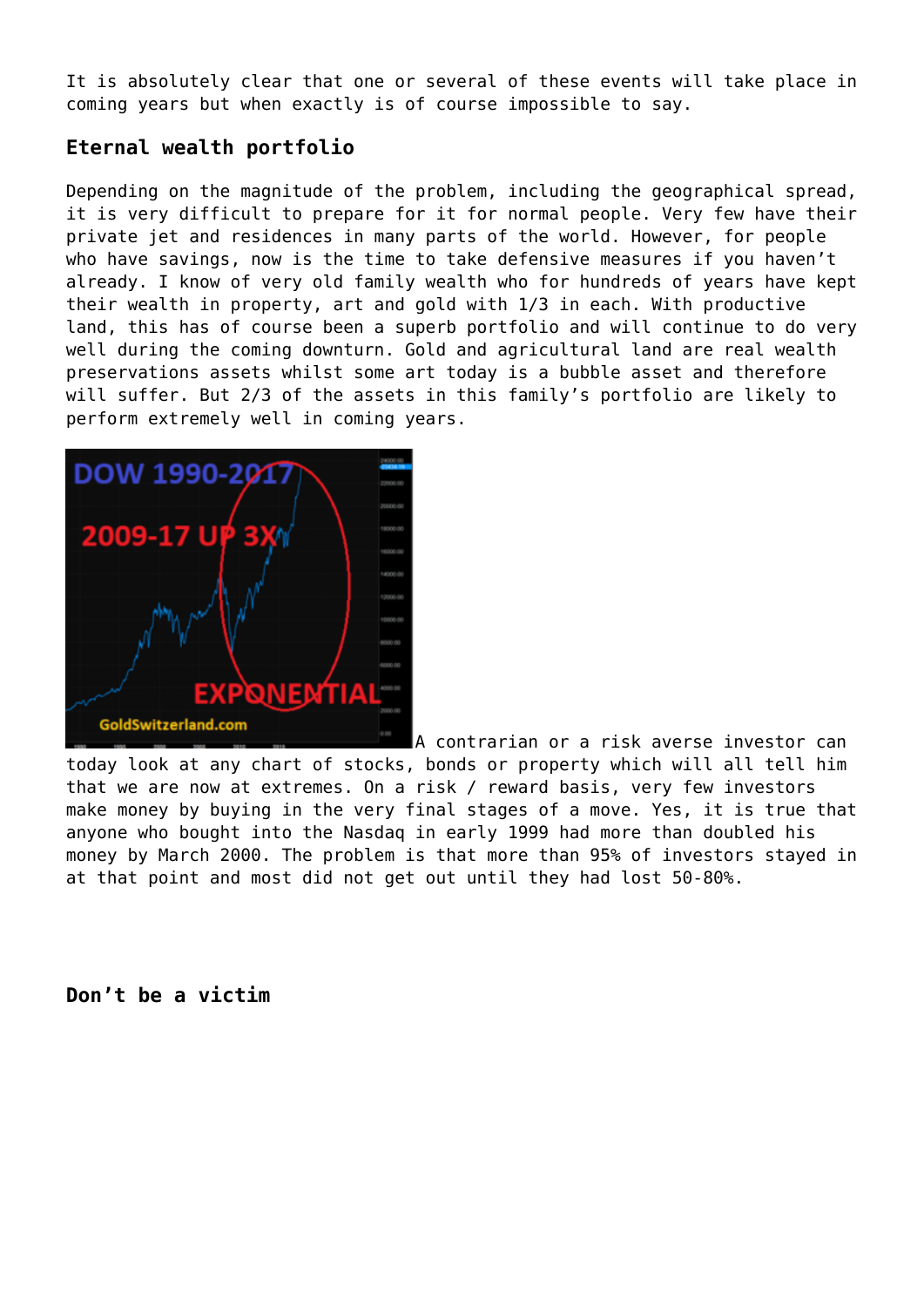

As the superb Chairman of Sprott USA, Rick Rule, stated at the New Orleans Investment Conference last week: **"Either you are a contrarian, or you will be a victim".** The reality is that most people will be victims in coming years. Very few will realise that what we will see next is **the end of a major era or cycle of a major degree. Whether it is a 300 year cycle or a 2,000 year cycle** doesn't really matter. Historians will know afterwards. What we need to focus on today is to protect ourselves against these risks rather than to become victims.

#### **Buy unloved and undervalued assets**

Back in 2002, we decided as a company that risk in the world would accelerate in coming years and it was the right time to protect ourselves and our clients. Gold was at that time unloved and undervalued. It had been going down for 20 years and nobody was interested. Gold bottomed in 1999 at \$250, having gone down from the \$850 peak in January 1980.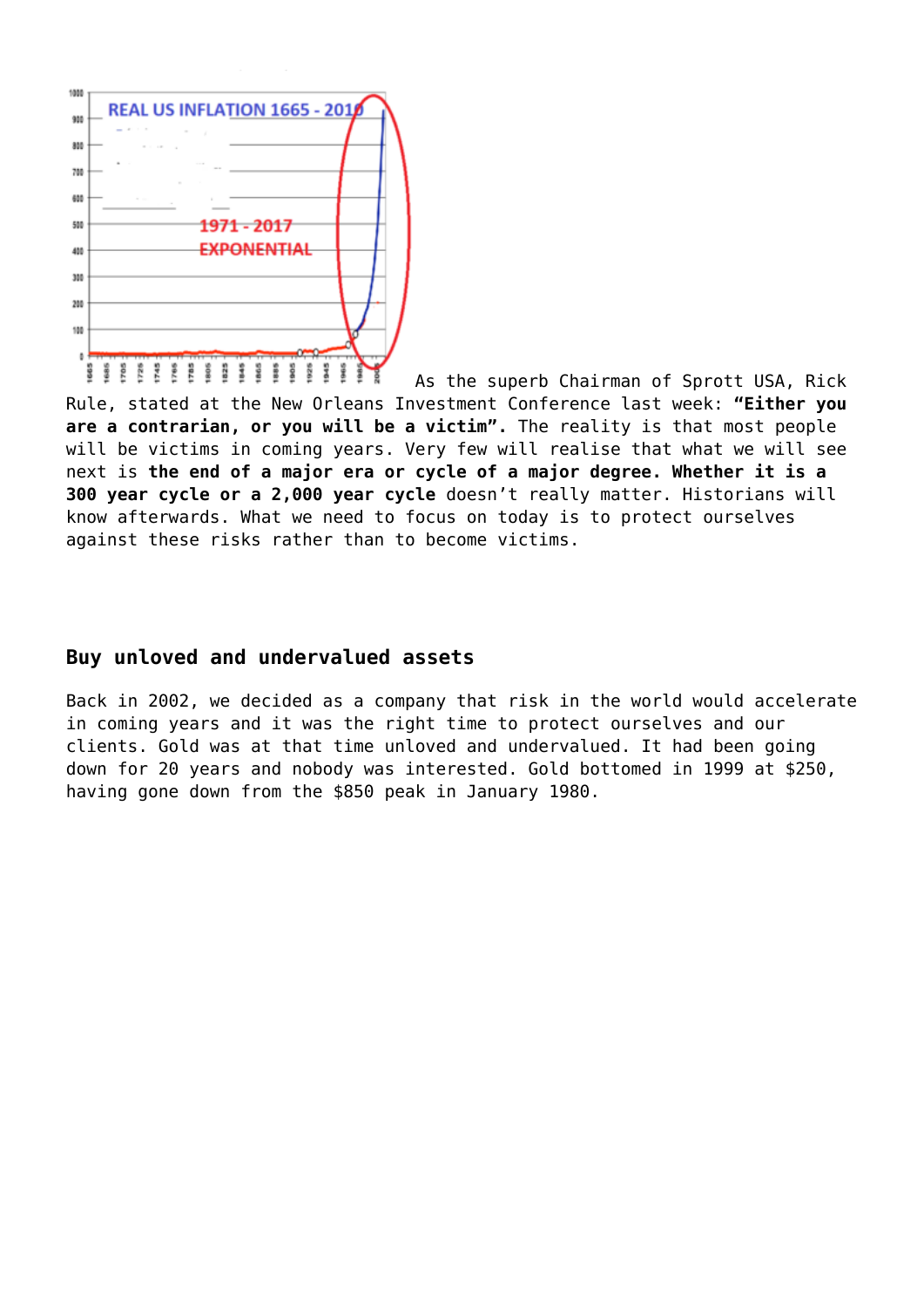

The average investor obviously did not get very excited that gold had gone up \$50 since 1999 and was \$300 in February 2002. That was when we decided to put a significant percentage of our own funds as well to recommend to our investors to do the same.

**This is a typical contrarian investment. You buy an asset that is on nobody's radar screen and in the case of gold in 2002, 65% below its peak price 22 years earlier.** But it is of course not enough just to buy something which is cheap. What you buy must also have an intrinsic value and the potential to grow substantially. Gold's role as the only money that has existed and survived for almost 5,000 years makes it clear that function is likely to continue for many thousand years to come.



#### **Rates going from 18% to zero = credit bubble**

myf.red/g/fhiN Also, Greenspan's easy

money policy had started in 1987 when Fed Funds reached 10%. With a weak economy, and weak asset markets Greenspan started his stimulative policy and lowered rates down to 3% in 1992. They had gone under 2% in early 2002 when we bought gold. Eventually rates came down to 1% on Greenspan's watch. When Bernanke then needed to sort out the mess during the great financial crisis, rates were lowered from 5% in 2007 to 0% in 2009 where they stayed until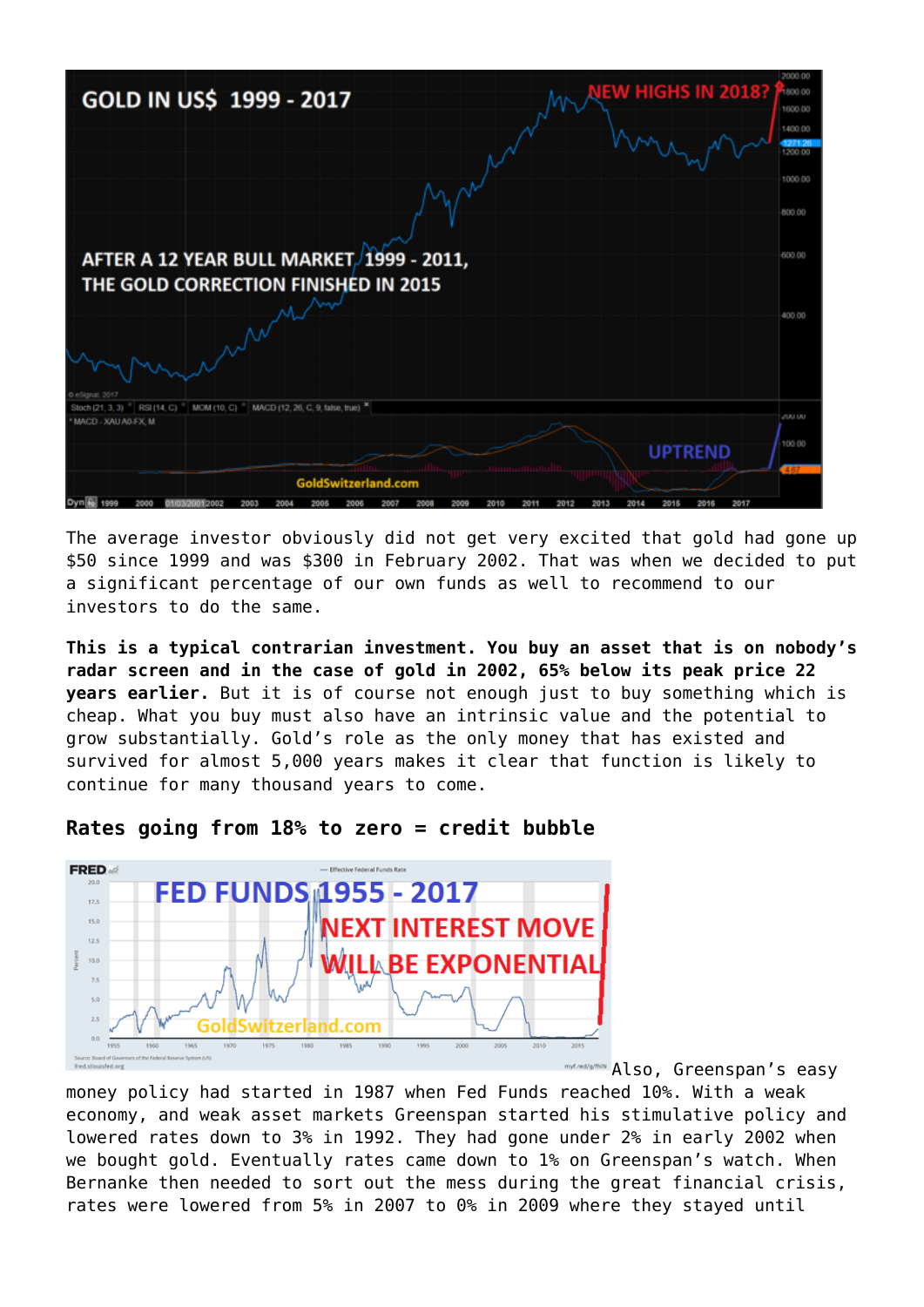2015.

The continual reduction of rates from when Greenspan took over in 1987 had already started in 1981 when the Fed Funds rate was 18.5%. That was the top of a 35 year up cycle since WWII. **This policy of lower interest rates for 35 years combined with credit expansion and money printing has created the biggest global asset bubble in the history of the world.**

### **Massive excesses will be punished**

We are now at the point when the world will be punished for 35 years of excesses which is the culmination of the 100 year experiment of Fiat money started by the Fed in 1913. The \$2.5 quadrillion bubble of debt and liabilities (including derivatives and unfunded liabilities) is 35x greater than global GDP and can of course never be repaid. The 2006-9 crisis was a serious rehearsal of what is still to come. Governments and central banks managed to deal with the inevitable collapse for a few years by a massive stimulative package.

Looking at the exponential nature of where we are now in history, it is clear that **next time around the central banks will not succeed in saving the system.** Interest rates are now so low and still negative in many countries that there is very little flexibility to stimulate by lowering rates. The only tool that remains is money printing. Interestingly, central banks who are always behind the curve are now believing that they can withdraw liquidity from markets rather than needing to add.

# **Central banks to drain liquidity by \$2 trillion**

From having added \$2 trillion a year, the proposed tapering will by 2019 mean that all of this added liquidity will be withdrawn and eventually turn negative. In addition, central banks are planning to increase interest rates as inflation is starting to rise.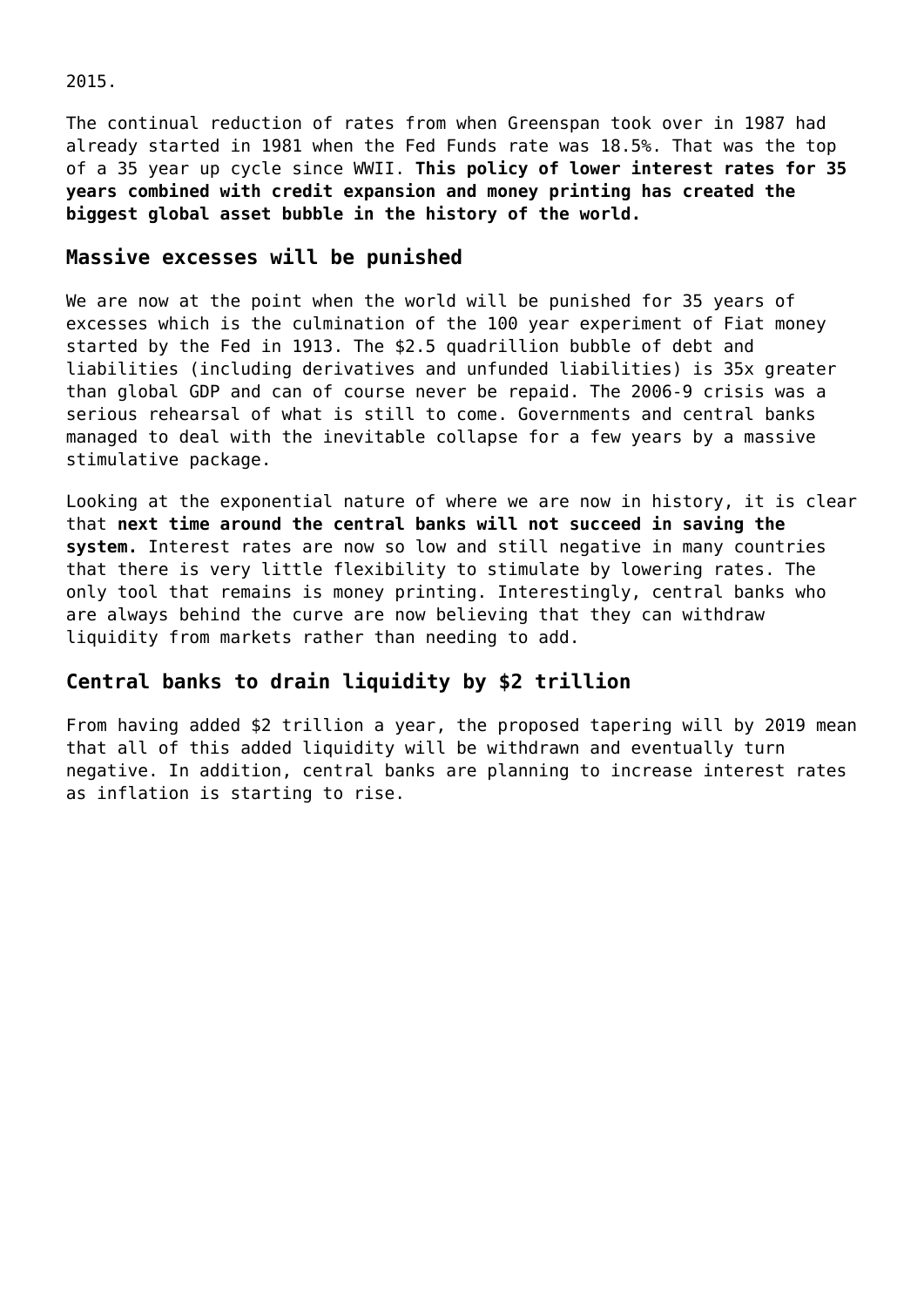

Anyone who has the slightest knowledge of markets knows that it is the trillions of dollars of credit expansion and money printing that has created the biggest asset bubbles in history and especially inflated stock markets. To stop feeding an addicted world with debt, will not only kill stock markets but also all the other bubble markets. Addicts don't just stop feeling good when they no longer receive their daily injection. No, they start feeling absolutely awful and go into a crisis that they seldom recover from. **It is the same with the world economy. It is today totally dependent on continuous injections of credit and liquidity. Taking \$2 trillion of liquidity away from a liquidity needy world will make it permanently sick.**

# **The biggest About Turn in history**

The effect will be collapsing stock, property and credit markets leading to panic in the financial system. That will lead to the biggest Volte Face ever in global monetary history in the next 6-18 months. **Central banks will panic and start printing more money than ever before. First in the tens of trillions of dollars leading on to hundreds of trillions and eventually quadrillions of dollars as the derivative bubble blows up.** The initial printing might have some short term beneficial effect on markets. But soon the world will realise that worthless pieces of paper or zeros on a computer can never create wealth or save the world whatever the Keynesians or Krugman says.

Eventually this will lead the world to hyperinflation followed by a deflationary implosion. But the course of events will not be straight forward in this process because we will have a combination of hyperinflation and deflation simultaneously. The value real assets including many commodities like precious metals, food and agricultural land will increase in value. Money will of course hyperinflate as it is printed in unlimited quantities whilst stocks, bonds and property will collapse in real times.